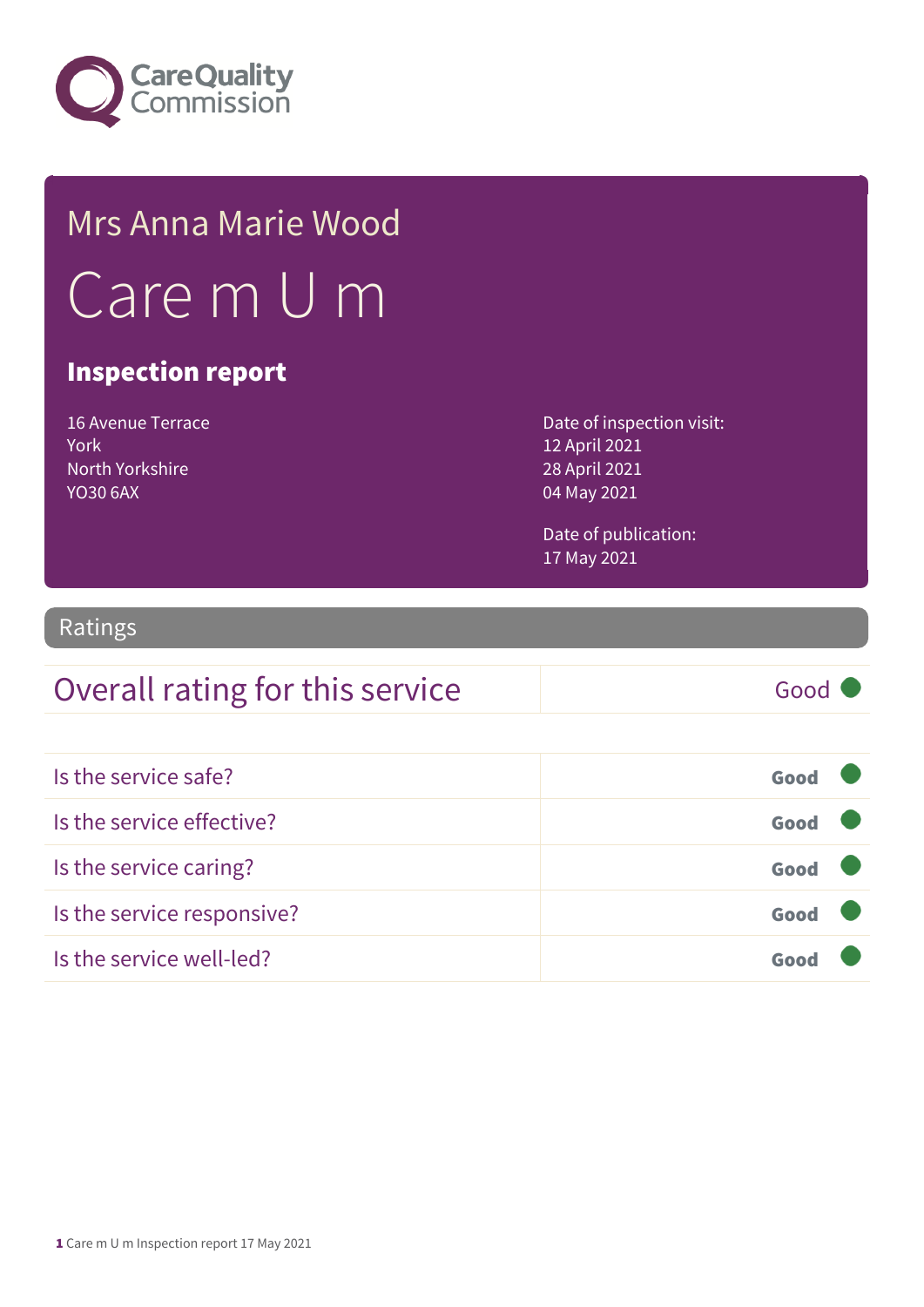### Summary of findings

### Overall summary

#### About the service

Care m U m is a domiciliary care agency providing personal care to people living in their own homes. The service supports older people who may also be living with mental health needs, a physical disability, dementia, learning disabilities and/or autism. The service was supporting 32 people at the time of our inspection.

Not everyone who used the service received personal care. The Care Quality Commission (CQC) only inspects where people receive personal care. This is help with tasks related to personal hygiene and eating. Where they do, we also consider any wider social care provided.

#### People's experience of using this service and what we found

Some people's relatives and some social care professionals had raised concerns about call times not always been as contracted. We found a small number of calls outside the acceptable timeframe's allowed. However, there were valid reasons for this such as unforeseen emergencies.

Some minor improvements were needed in the way COVID-19 risk assessments were recorded. Measures were in place to minimise the risk of transmission and all staff had received appropriate training.

Recording of medicines required some minor improvements to be made. These were addressed as part of the inspection. We found no evidence people had been harmed as a result of these recording issues.

Overall the provider's audits had effectively monitored and addressed any issues with the quality and safety of the service. We identified a couple of minor areas that could be improved, which the manager took action to address.

Staff received training to enable them to support people's needs. We identified some staff found it difficult to retain the information from online training. This was discussed with the manager. Further training had been sourced during the inspection and this was to commence alongside regular competency checks and supervisions to reinforce staff knowledge and support.

People's relatives felt their loved ones were safely cared for. The provider had systems in place to protect people from harm and abuse. Staff were knowledgeable about their responsibilities in relation to safeguarding people and knew who to report concerns to.

The provider had completed environmental risk assessments with guidance for staff to mitigate known risks to people. Risks associated to people's health conditions required additional work, which the provider took action to address during the inspection. Accident and incidents had been recorded and actions taken to prevent them from reoccurring.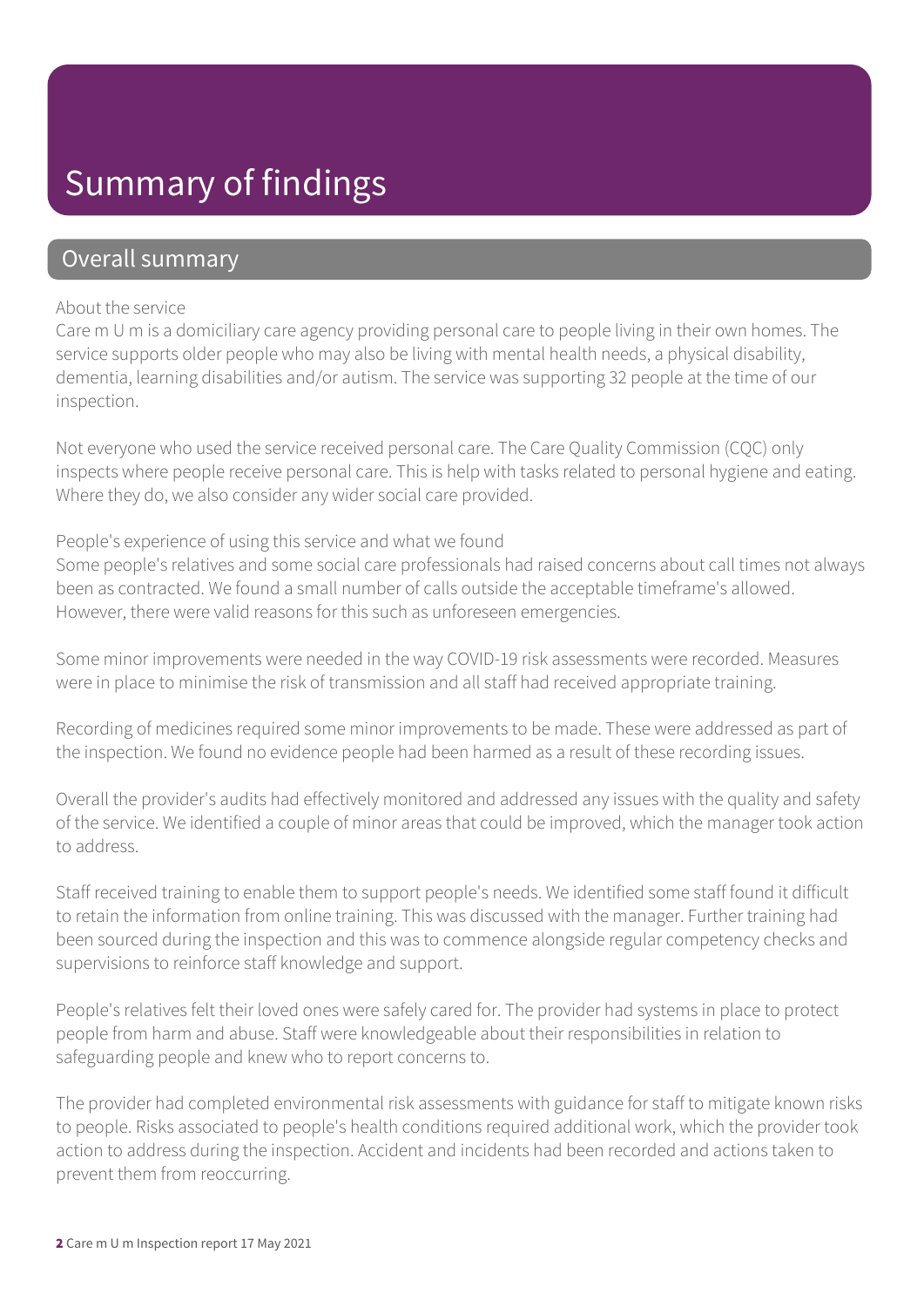People were supported to have maximum choice and control of their lives and staff supported them in the least restrictive way possible and in their best interests; the policies and systems in the service supported this practice.

Staff supported people to maintain healthy diets and regular hydration, whilst considering people's own choices. Staff monitored people for any changes and reported these to ensure the right support was sourced.

Care plans were detailed and person-centred. These included people's likes, dislikes and preferences. These had been written beautifully with an emphasis on each individual's personality, personal needs, maintaining independence, choices and human rights. End of life care was discussed during assessments and people's preferences recorded.

A complaints procedure was in place and the provider adhered to this. People's relatives felt able to raise concerns and the majority were confident these would be dealt with appropriately. Staff knew how and where to raise their concerns and were confident these would be dealt with in a confidential manner.

Relatives told us that staff were kind and caring towards people. Staff were knowledgeable about how to support people's dignity and respect the way they chose to live their lives.

For more details, please see the full report which is on the CQC website at www.cqc.org.uk

Rating at last inspection This service was registered with us on 12 August 2019 and this is the first inspection.

Why we inspected

This was a planned inspection based on when the service was registered.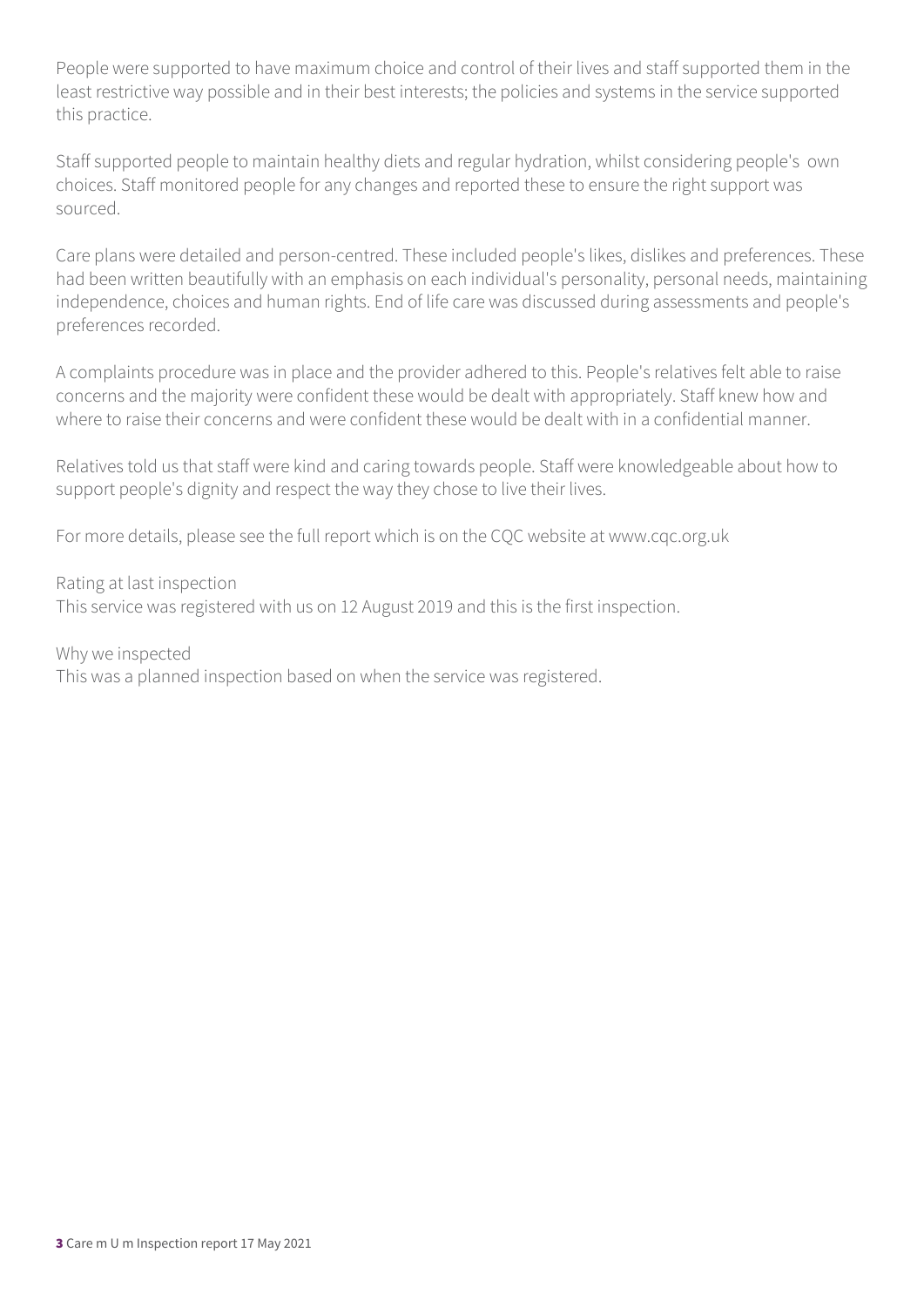### The five questions we ask about services and what we found

We always ask the following five questions of services.

| Is the service safe?                          | Good |
|-----------------------------------------------|------|
| The service was safe.                         |      |
| Details are in our safe findings below.       |      |
| Is the service effective?                     | Good |
| The service was effective.                    |      |
| Details are in our effective findings below.  |      |
| Is the service caring?                        | Good |
| The service was caring.                       |      |
| Details are in our caring findings below.     |      |
| Is the service responsive?                    | Good |
| The service was responsive.                   |      |
| Details are in our responsive findings below. |      |
| Is the service well-led?                      | Good |
| The service was well-led.                     |      |
| Details are in our well-led findings below.   |      |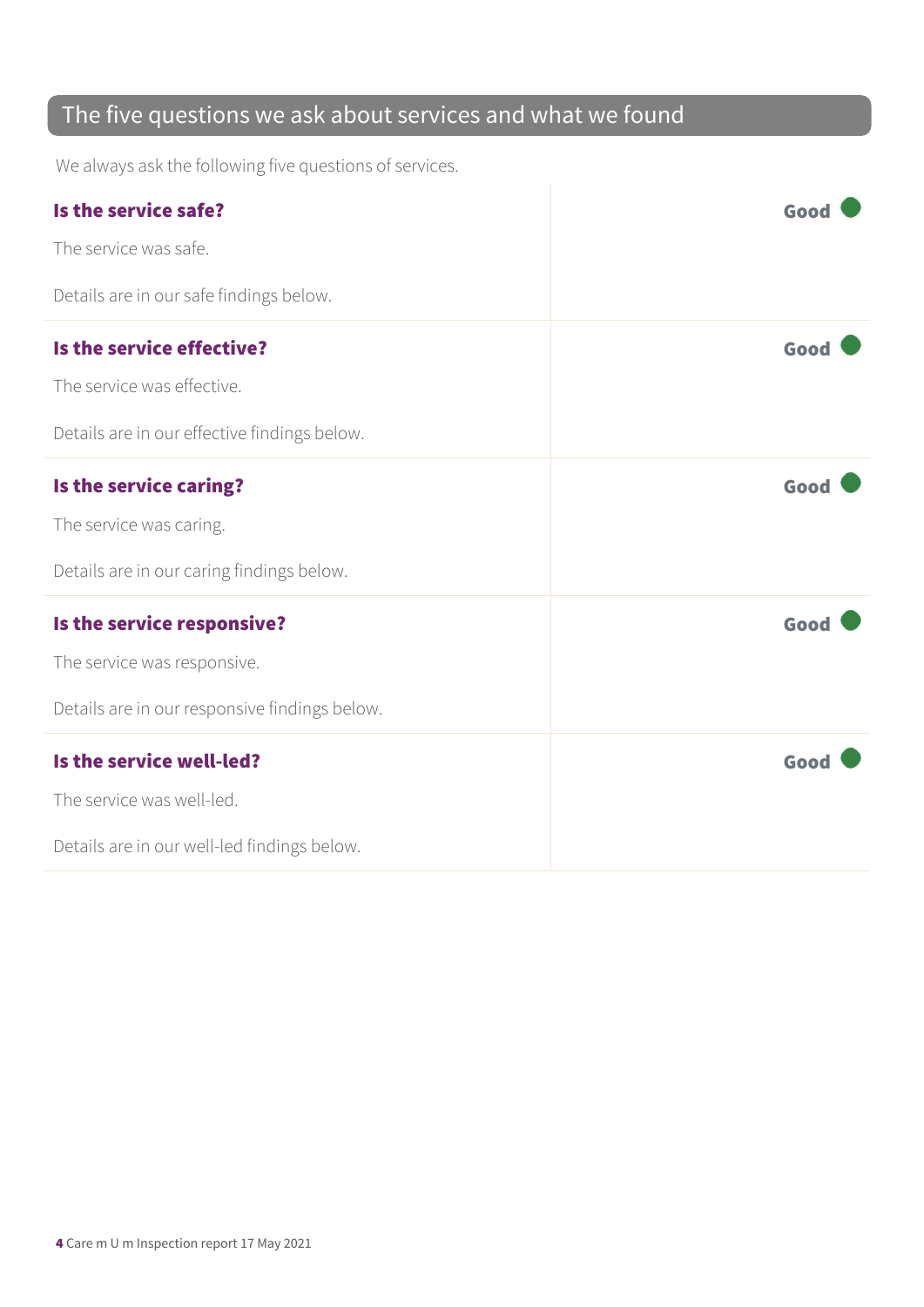

# Care m U m

### Detailed findings

### Background to this inspection

#### The inspection

We carried out this inspection under Section 60 of the Health and Social Care Act 2008 (the Act) as part of our regulatory functions. We checked whether the provider was meeting the legal requirements and regulations associated with the Act. We looked at the overall quality of the service and provided a rating for the service under the Care Act 2014.

#### Inspection team

The inspection was completed by one inspector and an Expert by Experience. An Expert by Experience is a person who has personal experience of using or caring for someone who uses this type of care service.

#### Service and service type

This service is a domiciliary care agency. It provides personal care to people living in their own houses and flats.

#### Notice of inspection

This inspection was announced. We gave a short period notice of the inspection because we needed to be sure that the provider or manager would be available to support the inspection.

Inspection activity started on 12 April 2021 and ended on 4 May 2021. We visited the office location on 28 April 2021.

#### What we did before the inspection

We reviewed information we had received about the service and sought feedback from the local authority and professionals who work with the service.

The provider was not asked to complete a provider information return prior to this inspection. This is information we require providers to send us to give some key information about the service, what the service does well and improvements they plan to make. We took this into account when we inspected the service and made the judgements in this report.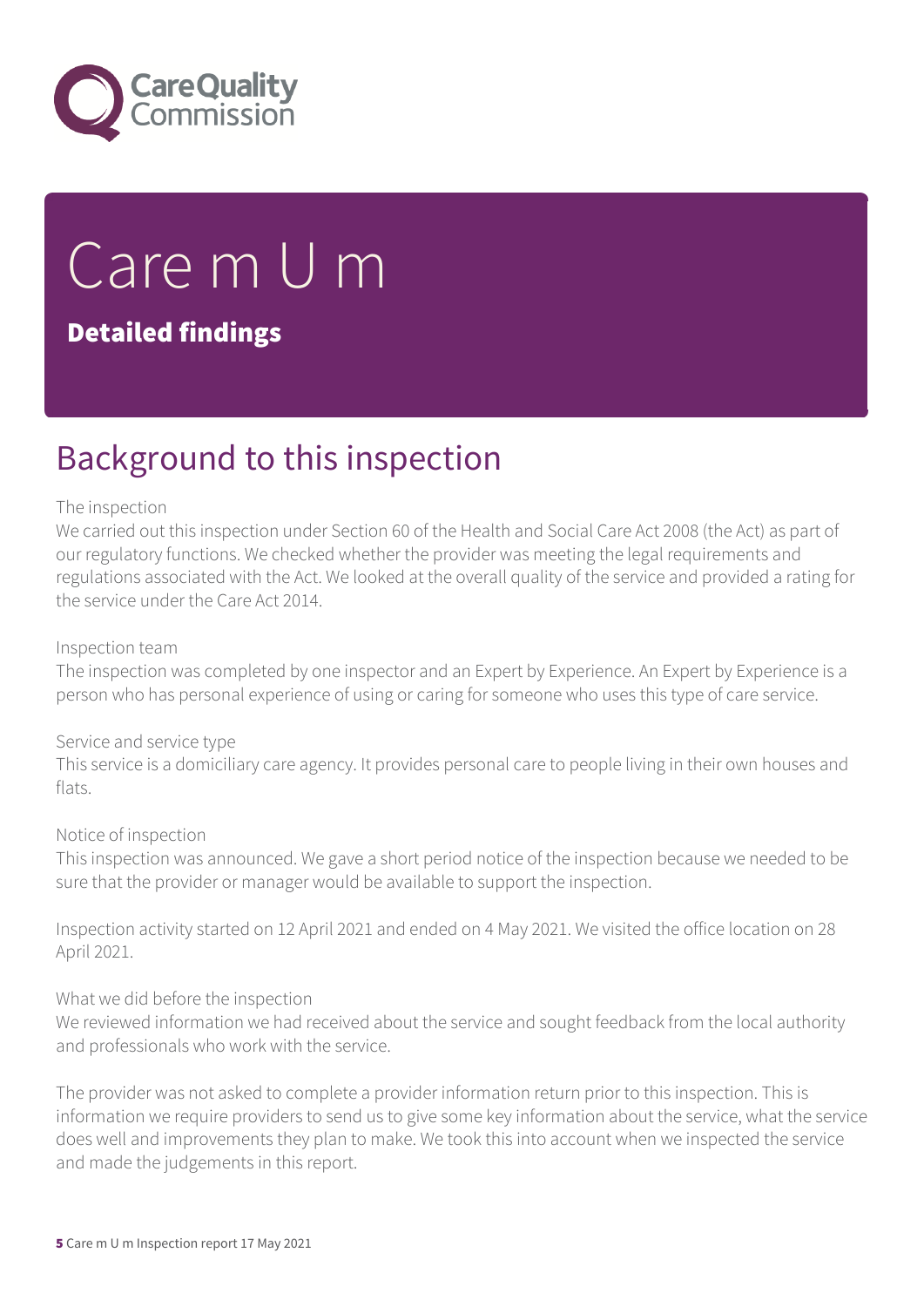We used all of this information to plan our inspection.

#### During the inspection

We spoke with nine relatives and contacted two people about their experience of the care provided. We had contacted several care staff and left messages for them to email us with a suitable time and date to speak with them. We managed to speak with the responsible individual/manager, administrative assistant/carer and a further two care staff.

We reviewed a range of records. This included three people's care records and multiple medication records. We looked at two staff's files in relation to recruitment, induction and training. Many staff had not worked with the service for more than six months, the provider was able to send an example of an older supervision they had completed for us to review. A variety of records relating to the management of the service, including policies and procedures were also reviewed.

#### After the inspection

We continued to review information from the inspection and to seek clarification from the provider to validate evidence found.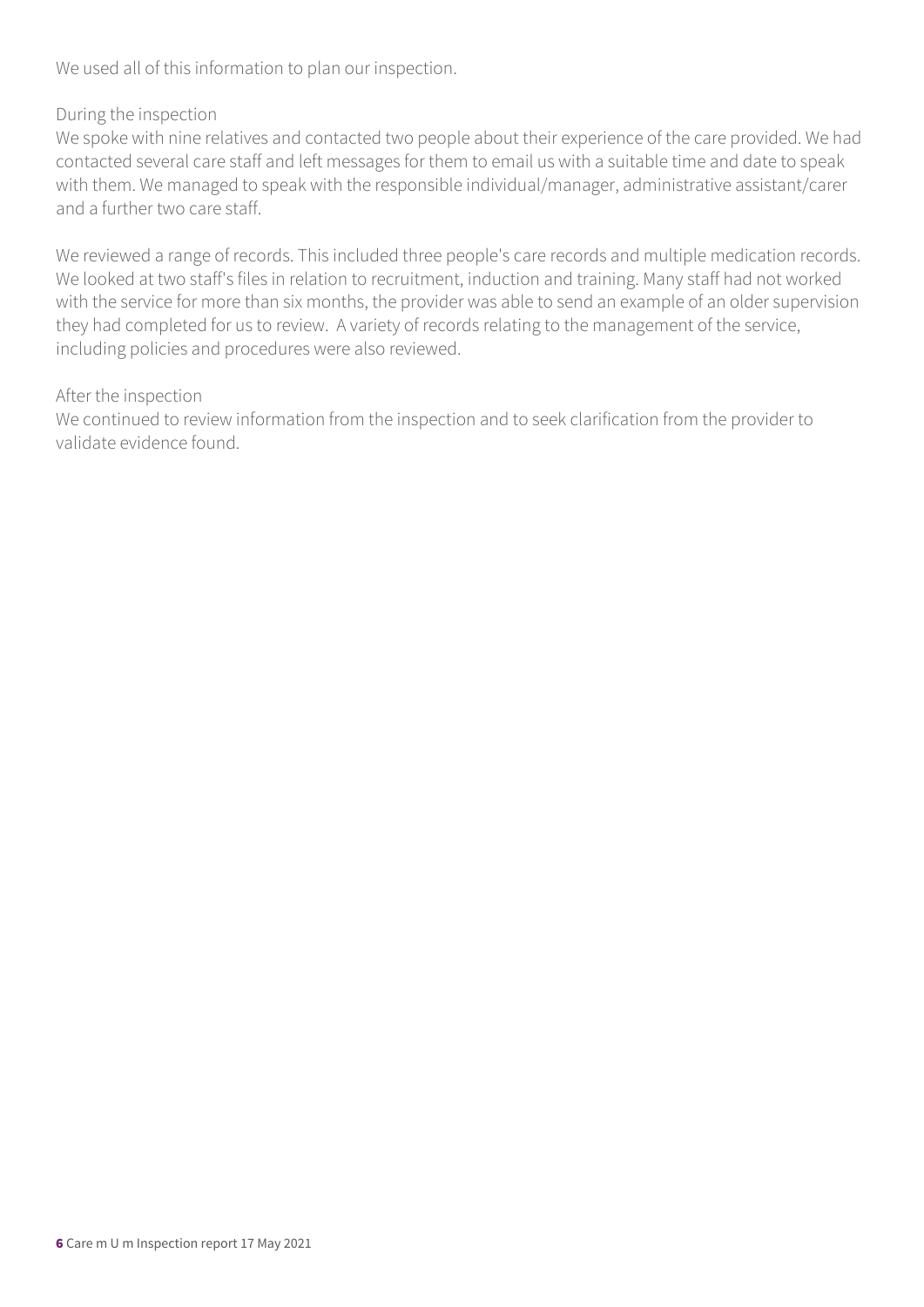### Is the service safe?

# Our findings

Safe – this means we looked for evidence that people were protected from abuse and avoidable harm.

This is the first inspection for this newly registered service. This key question has been rated Good.

This meant people were safe and protected from avoidable harm.

#### Staffing and recruitment

● People's relatives and social care professionals raised concerns about their call times. We reviewed a selection of rotas against people's contracted call times. The local authority allowed 30 minutes either side of the call timeframes. We found some instances where calls had been delayed and, on those occasions, there was valid reasons such as unforeseen emergencies. Most calls we audited had been recorded as attended within the agreed timeframes.

● The manager advised they were clear during initial assessments about the times they could accommodate. These were not always the times people had requested. The provider sought to move people to their preferred timeframes if and when those slots became available.

● The majority of people's relatives told us a small and consistent care team provided support to people. Some packages required two carers for each call. The manager tried to keep this to a minimum group of consistent staff when possible.

● Recruitment processes were robust. Checks had been completed to ensure applicants were suitable to work with vulnerable people.

Learning lessons when things go wrong

● Accident and incidents had been recorded. The provider had taken steps to ensure measures were in place to mitigate future risks to people.

● The provider had an accident and incident policy to guide staff on actions they should take to manage and respond to risks. This included an easy to follow flow chart for staff to reference.

● The provider had shared information with the staff team following incidents. This ensured staff were aware of any new risks and how to manage them effectively.

Preventing and controlling infection

- Staff were undertaking regular COVID-19 testing on a weekly basis.
- The provider had identified people and staff that were more at risk from COVID-19 and measures were in place to protect them. The provider was in the process of recording these as a formal assessment.

● The provider's COVID-19 protocol was reflective of current good practice guidelines. We asked them to include some additional information to support staff during visits within the community.

• Staff had the personal protective equipment (PPE) they needed to help keep them and the people they supported safe. One person's relative confirmed, "The staff all follow the PPE guidance with masks, gloves and aprons."

● Staff had completed infection prevention and control (IPC) training. COVID-19 training had been sourced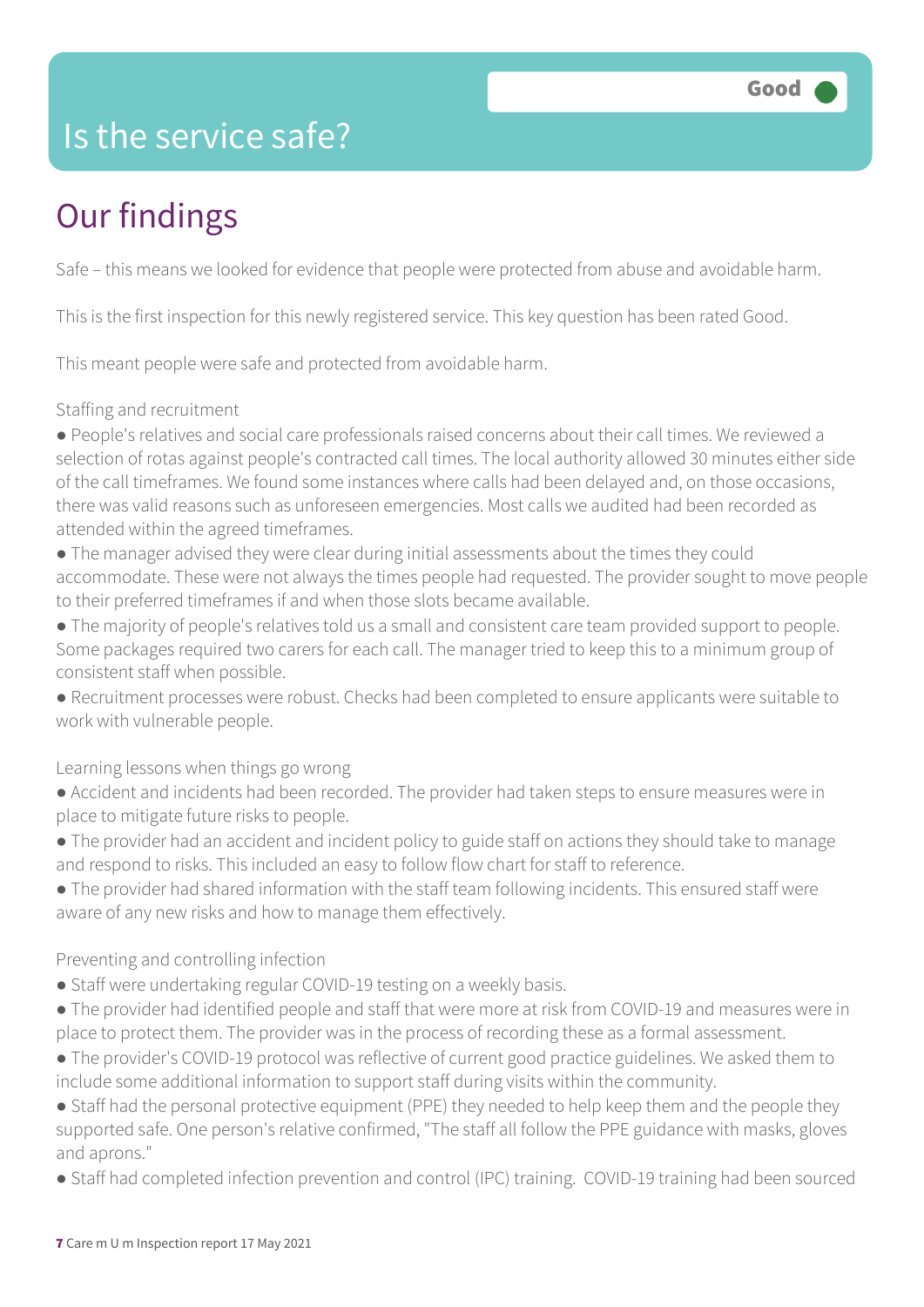and competencies completed during spot checks.

Using medicines safely

- People received their medicines on time and as prescribed. Feedback included, "They [staff] give [name] all their medication and that is recorded in the App which we can see."
- We identified some minor issues with recording which the provider addressed as part of this inspection.
- Audits had been completed to help monitor and ensure medicines were managed safely. We discussed how these could be improved to further enhance them.
- Staff completed medicines administration training. Competency was checked to support their understanding of how to safely administer medicines before working alone.
- People had been assessed to check they were able to self-administer their own medicines. The provider encouraged this practice to support people's independence. One relative advised, "[Name] does all their own medication, but the carers do check it to make sure they have taken them."

#### Assessing risk, safety monitoring and management

- People's needs, and any associated risks were assessed, monitored, and regularly reviewed.
- We identified some risks associated with health conditions required further guidance for staff. This person managed their condition with family support. The provider took steps to implement further guidance.

Systems and processes to safeguard people from the risk of abuse

- People's relatives that we spoke with told us their loved ones expressed they felt safe with staff. Feedback included, "[Name] and I do feel safe with carers who come here" and, "It has made their life much safer now and I have every confidence in the staff."
- The provider had safeguarding processes in place. Staff received training to identify and report any safeguarding concerns to the appropriate agencies.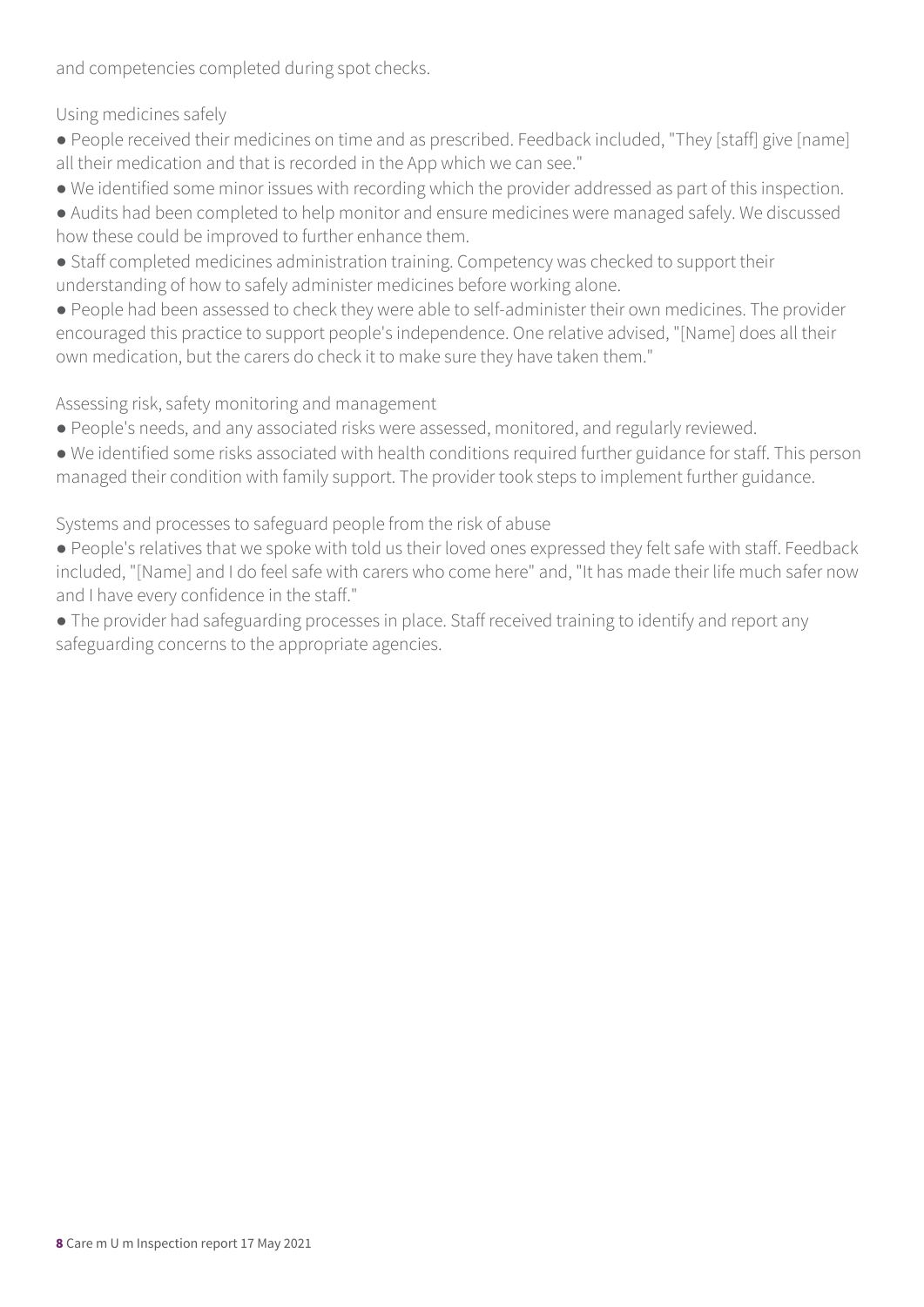### Is the service effective?

# Our findings

Effective – this means we looked for evidence that people's care, treatment and support achieved good outcomes and promoted a good quality of life, based on best available evidence.

This is the first inspection for this newly registered service. This key question has been rated Good. This meant people's outcomes were good, and people's feedback confirmed this.

Staff support: induction, training, skills and experience

- People's relatives were generally positive about the skills and experience of staff. Comments included, "I do think they are well trained and know what they are doing" and, "They most certainly know what they are doing and we have every confidence in them."
- New staff completed the providers induction, online training and the care certificate. During and after the probationary period staff competency was assessed to ensure competency and suitability for the role.
- Spot checks, meetings and supervisions were held to support staff and monitor their performance.

Assessing people's needs and choices; delivering care in line with standards, guidance and the law

- People's needs were assessed to identify the support needed. Care plans were developed from these discussions, so staff knew how to support people.
- The provider fully involved people and their representatives with care planning and reviews.

Supporting people to eat and drink enough to maintain a balanced diet

- People were supported to ensure they had enough to eat and drink, when this was part of the support they required. Comments included, "The staff do the breakfast for us both and prepare a sandwich lunch for  $115$ <sup>"</sup>
- Care plans detailed the support people required with meals and drinks. Staff monitored this and raised concerns if any issues arose. Food and fluid charts were available for staff to record people's intake if it was decided they needed additional monitoring.
- Food hygiene and safety was also considered by staff. One relative told us, "They [staff] will also place a sticker on any food that has been opened with the date, so [name] does not eat any out of date food."

Staff working with other agencies to provide consistent, effective, timely care; Supporting people to live healthier lives, access healthcare services and support

- People were supported by staff to seek medical attention when needed. Relatives told us they were always kept informed. One relative said, "If the carers see any change in [name] condition, they know to contact either myself or the manager who will arrange a medical support visit and I am updated through their software application."
- Staff knew people well and monitored their wellbeing for any changes or signs that they were becoming unwell. One relative advised, "The carers do keep a watchful eye on my relative's health and are very good at keeping us updated with any changes that need us to take action."
- Care plans recorded information about people's health needs. Additional information was provided to staff from reputable sources. For example, dementia conditions had information from the Alzheimer's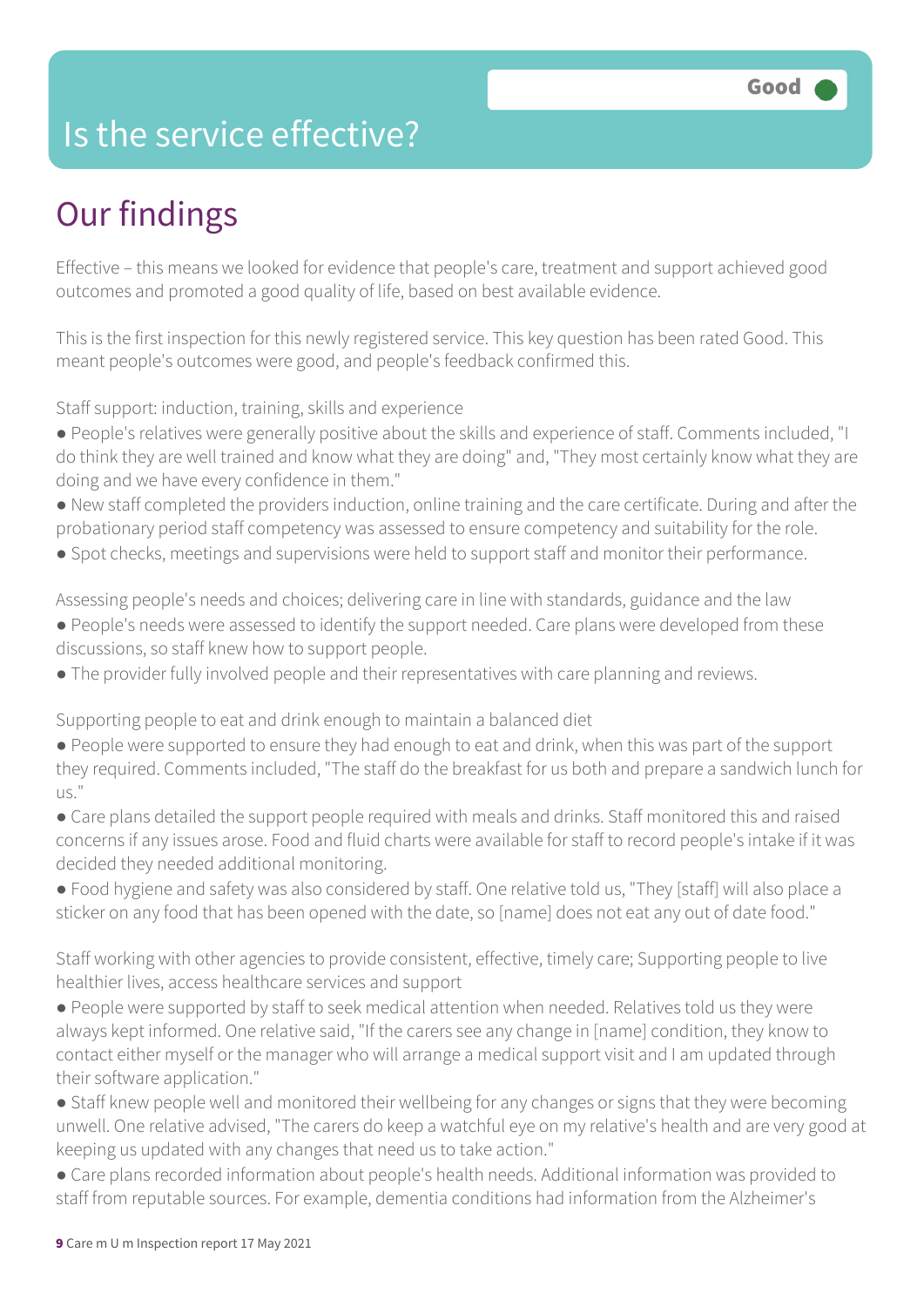#### Society.

Ensuring consent to care and treatment in line with law and guidance

The Mental Capacity Act 2005 (MCA) provides a legal framework for making particular decisions on behalf of people who may lack the mental capacity to do so for themselves. The Act requires that, as far as possible, people make their own decisions and are helped to do so when needed. When they lack mental capacity to take particular decisions, any made on their behalf must be in their best interests and as least restrictive as possible.

People can only be deprived of their liberty to receive care and treatment when this is in their best interests and legally authorised under the MCA. When people receive care and treatment in their own homes an application must be made to the Court of Protection for them to authorise people to be deprived of their liberty.

We checked whether the service was working within the principles of the MCA.

● People made decisions about their own care and support. Staff listened to people and respected their choices.

- Staff asked people for their consent to complete daily care and support to people. One relative advised, "They are always aware to ask my relatives consent when they are doing any care for them."
- The provider advised they had a couple of people that lacked capacity to make significant decisions for themselves. The provider advised for COVID-19 vaccinations they may be invited to be involved in the best interest decisions completed by health professionals and if they were then they would support this.
- The provider ensured they had copies of the type of Power of Attorney representatives held, so they could be certain the right person made decisions.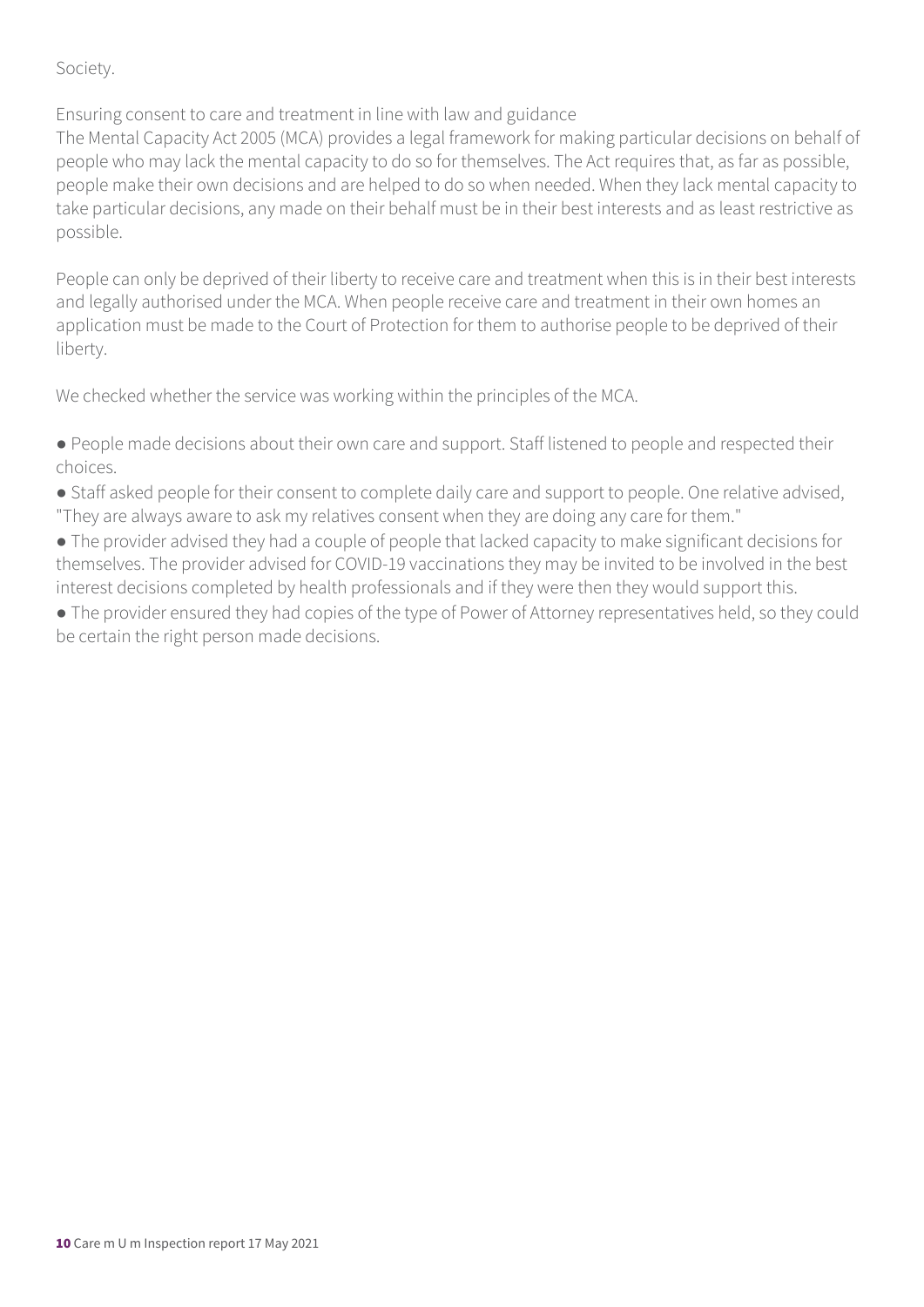### Is the service caring?

## Our findings

Caring – this means we looked for evidence that the service involved people and treated them with compassion, kindness, dignity and respect.

This is the first inspection for this newly registered service. This key question has been rated Good. This meant people were supported and treated with dignity and respect; and involved as partners in their care.

Ensuring people are well treated and supported; respecting equality and diversity

- People received personalised support from conscientious and caring staff. Relatives told us, "I would say the care my relative gets is at least good and with some carers it is excellent" and, "The staff are all very caring and are always concerned for the wellbeing of my relative." $\square$
- Staff were keen to build rapport with people to form positive and meaningful relationships. Comments from relatives included, "They always put [name] first" and, "They always treat [name] with respect as though one of their own relative's."

Supporting people to express their views and be involved in making decisions about their care

- People's relatives told us staff listened to them and followed their own initiative to support people's wishes. A relative said, "The carers provide a good service and are adaptable to the day to day needs of [name]."
- Care plans included detailed information about people's history, needs and preferences. It was clear people and/or their representatives had been involved in making decisions about their care.

Respecting and promoting people's privacy, dignity and independence

- People were supported to maintain their privacy and dignity.
- Staff were mindful to provide discreet and respectful support to people during personal cares. One member of staff advised, "I ensure a towel is available to cover someone to protect their dignity during personal cares. I allow them to go to the toilet independently if they can do this safely and wait outside in case they need me. I try to treat them the way I would want my mum to be treated."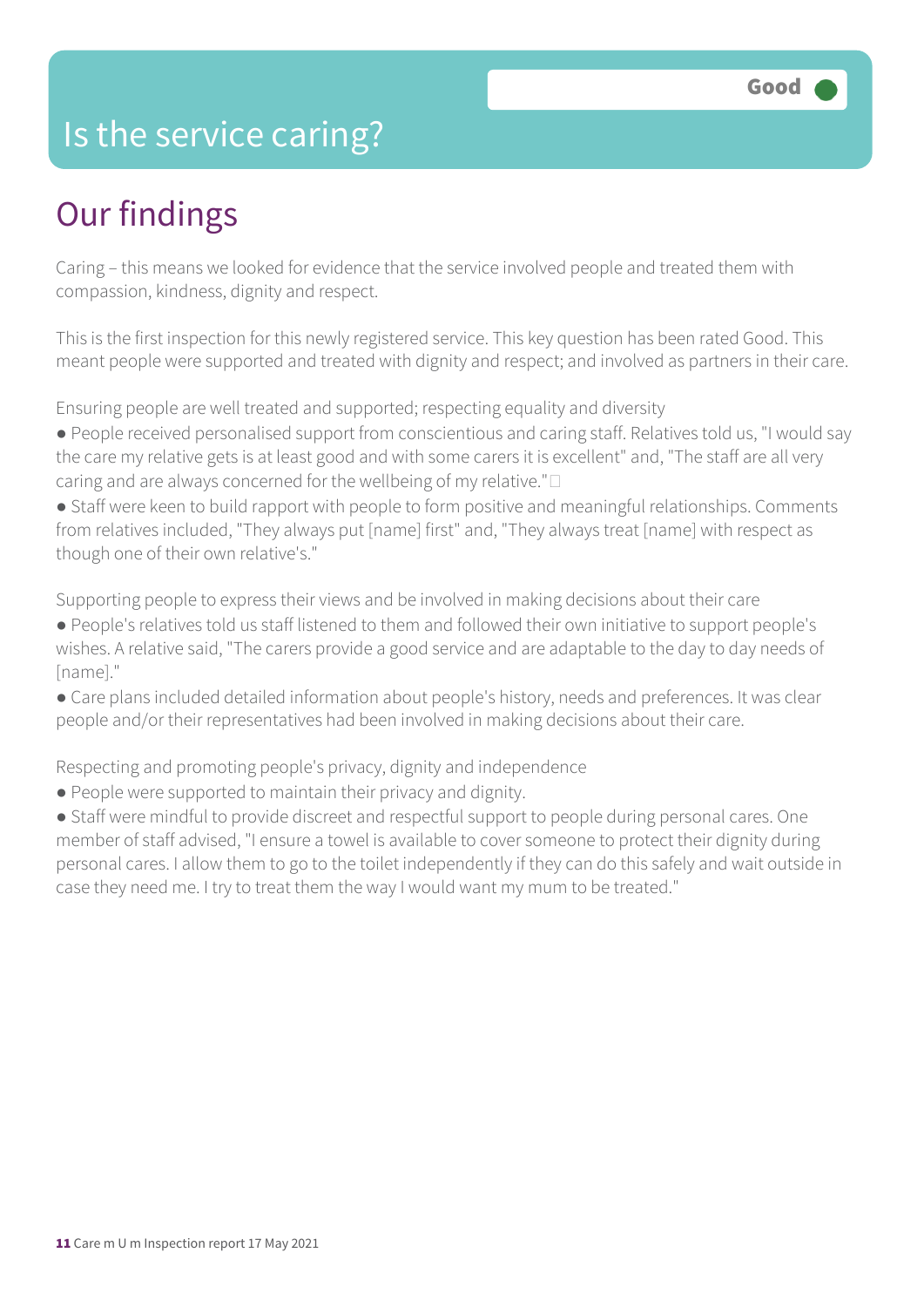### Is the service responsive?

# Our findings

Responsive – this means we looked for evidence that the service met people's needs.

This is the first inspection for this newly registered service. This key question has been rated Good. This meant people's needs were met.

End of life care and support

- The provider told us that end of life wishes were explored at initial assessment stages. Care plans detailed people's wishes where these had been discussed and agreed with the person.
- Clear information was in place and records easily accessible to staff within people's homes in relation to their right to refuse resuscitation should a medical emergency arise.
- Some staff had completed training in end of life care. The manager was in the process of accessing a new training package for staff so they could complete further specialist training.

Planning personalised care to ensure people have choice and control and to meet their needs and preferences

- People and their relatives were happy with the person-centred support staff provided. One relative said, "The carers know how [name] likes things done and always makes sure that is how they do it. The manager makes a point of recording these details."
- Care plans contained information about people's needs and preferences. These were centred around how people liked to be supported which guided staff to provide person-centred care. Staff emphasised their ability to enable people to live as independently as they could.
- The manager took an active role in visiting people to check their needs were being met and they were satisfied with the services delivered.

#### Meeting people's communication needs

Since 2016 onwards all organisations that provide publicly funded adult social care are legally required to follow the Accessible Information Standard (AIS). The standard was introduced to make sure people are given information in a way they can understand. The standard applies to all people with a disability, impairment or sensory loss and in some circumstances to their carer's.

- People's communication needs had been assessed to support and guide staff on how to effectively share information with other agencies.
- The provider advised they do not support anyone at present that requires information to be provided in an alternative format. They were clear that should people require other formats these would be recorded and made available to them.

Supporting people to develop and maintain relationships to avoid social isolation; support to follow interests and to take part in activities that are socially and culturally relevant to them

● People and their relatives valued the friendly staff and their passion to support an inclusive environment. This meant people were encouraged to choose what they would like to do with their time. Feedback included, "Staff are now going outside for walks each day with [name], weather permitting, which is such a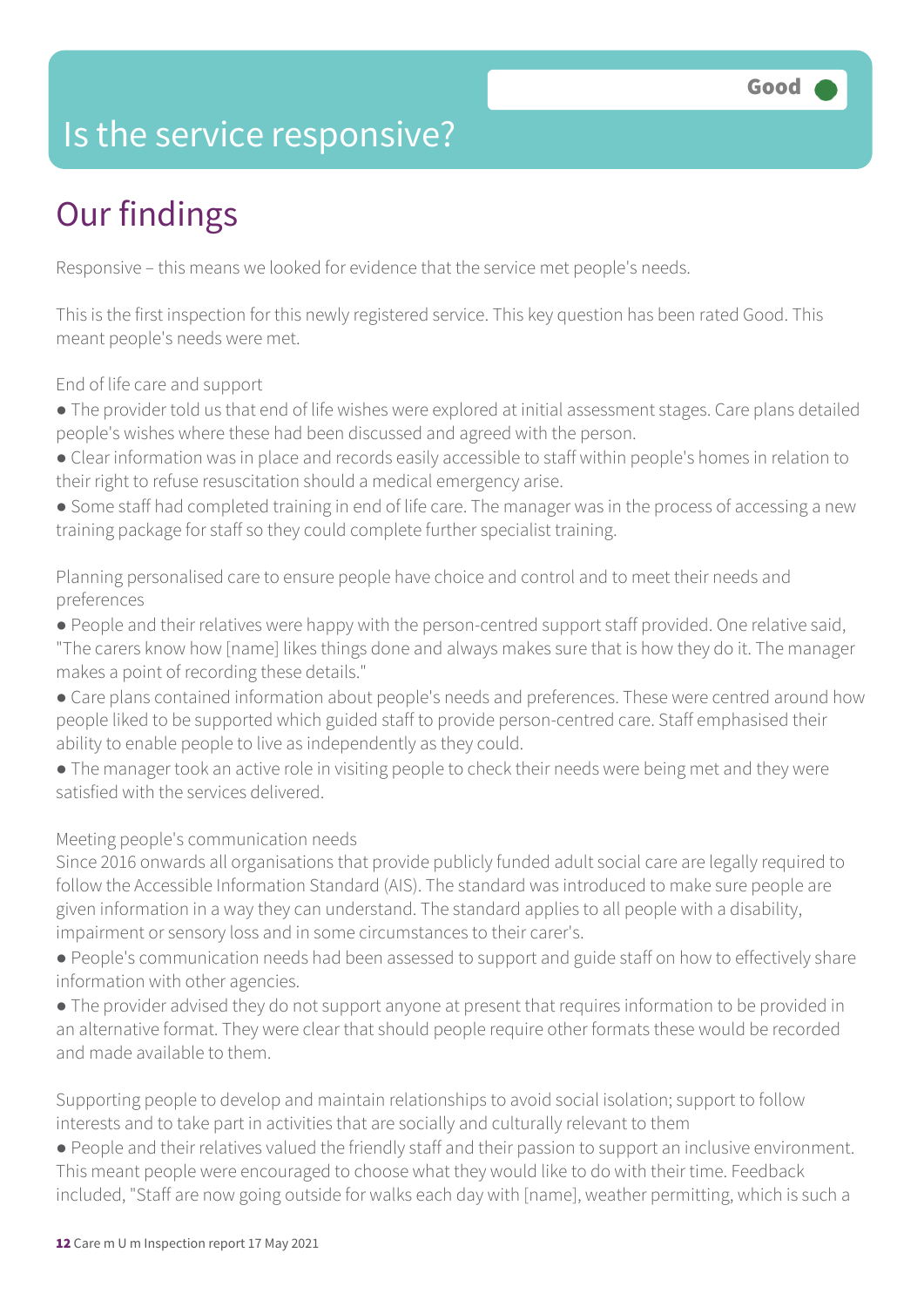big improvement."

● COVID-19 had impacted on people's ability to take part in activities, socialise and access their wider community. They told us how much they valued the friendly and social element of their calls with staff. Comments included, "Staff have a very good rapport with [name] and they always have a good natter."

● People had been supported by staff to maintain regular contact with their relatives during the pandemic. A member of staff advised, "We facetime [name of relative] in [country of residence]. If the person is not good with using the phone, we give family a call whilst on the visit."

Improving care quality in response to complaints or concerns

- Overall people and their relatives advised when they did raise concerns the manager resolved these. The only outstanding issues a couple of relatives expressed was around call timeframes which we addressed in the safe domain and some of which the provider had taken actions to address.
- The provider had recently employed an administrative person to answer calls within the office. The manager also had an emergency contact number for any out of hours calls.
- There had not been many formal complaints. We reviewed those which had been recorded and resolved. These had been managed in line with the providers own complaints policy and procedures.